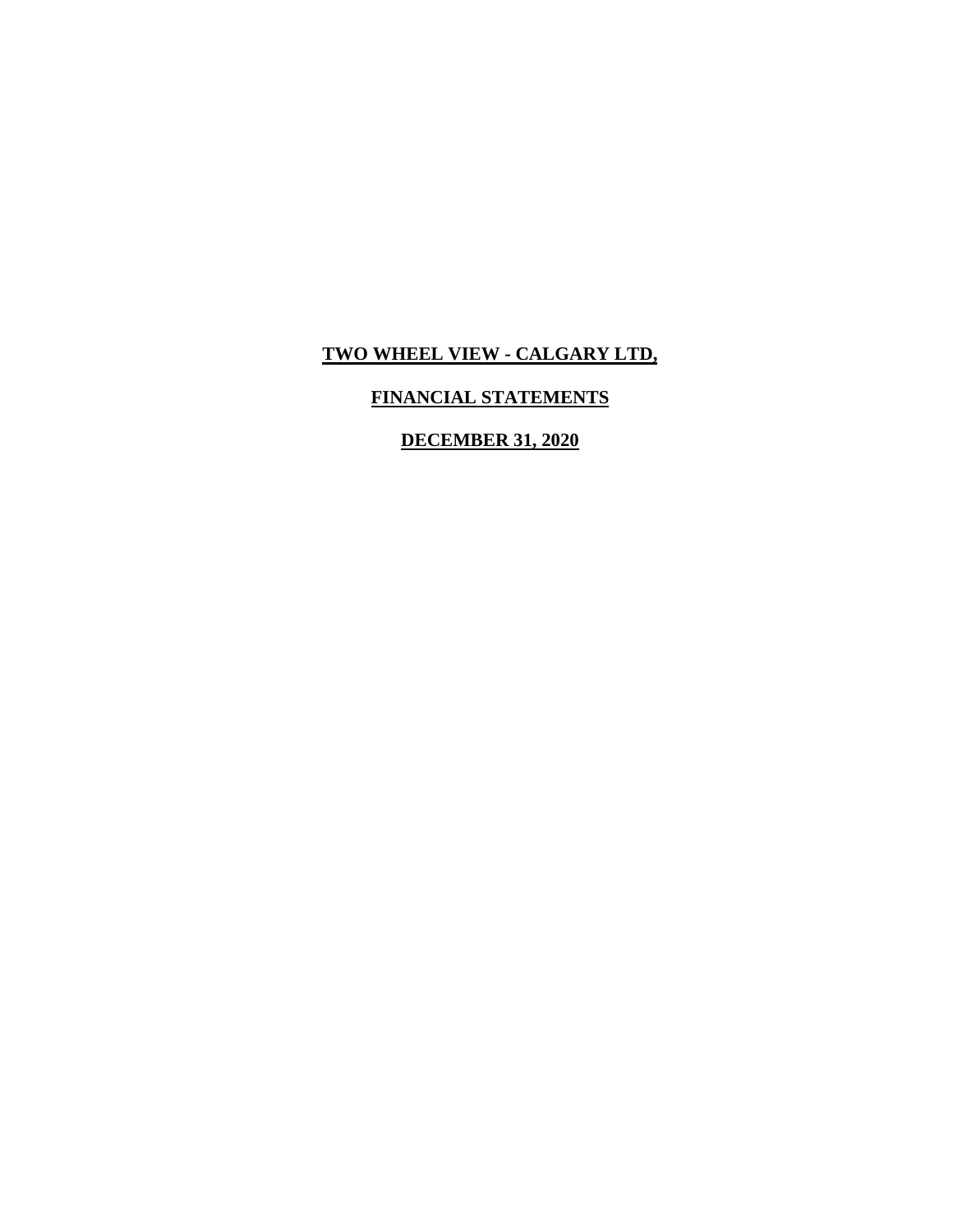*TELEPHONE (403) 209-0159 SUITE 507, 5920 – 1A STREETSW FAX (403) 228-3654 CALGARY, ALBERTA T2H 0G3* 

# **MBD LLP**

*Chartered Professional Accountants* 

## **INDEPENDENT AUDITORS' REPORT**

To the Members of Two Wheel View - Calgary Ltd.:

## **Qualified Opinion**

We have audited the financial statements of **Two Wheel View – Calgary Ltd.** (the Entity), which comprise the balance sheet as at **December 31, 2020**, and the statement of revenues, expenses and surplus, and statement of cash flows for the year then ended, and notes to the financial statements, including a summary of significant accounting policies.

In our opinion, except for the possible effects of the matter described in the Basis for Qualified Opinion section of our report, the accompanying financial statements present fairly, in all material respects, the financial position of the Entity as at **December 31, 2020**, and the results of its operations and its cash flows for the year then ended in accordance with Canadian accounting standards for not-for-profit organizations (ASNPOs).

#### **Basis for Qualified Opinion**

In common with many not-for-profit organizations, the Entity derives revenue from fundraising activities the completeness of which is not susceptible to satisfactory audit verification. Accordingly, verification of these revenues was limited to the amounts recorded in the records of the Entity. Therefore, we were not able to determine whether any adjustments might be necessary to revenues, expenses, and cash flows from operations for the year ended December 31, 2020, current assets and net assets as at December 31, 2020.

We conducted our audit in accordance with Canadian generally accepted auditing standards. Our responsibilities under those standards are further described in the Auditor's Responsibilities for the Audit of the Financial Statements section of our report. We are independent of the Entity in accordance with the ethical requirements that are relevant to our audit of the financial statements in Canada, and we have fulfilled our other ethical responsibilities in accordance with these requirements. We believe that the audit evidence we have obtained is sufficient and appropriate to provide a basis for our qualified audit opinion.

#### **Responsibilities of Management and Those Charged with Governance for the Financial Statements**

Management is responsible for the preparation and fair presentation of the financial statements in accordance with ASNPOs, and for such internal control as management determines is necessary to enable the preparation of financial statements that are free from material misstatement, whether due to fraud or error.

In preparing the financial statements, management is responsible for assessing the Entity's ability to continue as a going concern, disclosing, as applicable, matters related to going concern and using the going concern basis of accounting unless management either intends to liquidate the Entity or to cease operations, or has no realistic alternative but to do so.

Those charged with governance are responsible for overseeing the Entity's financial reporting process.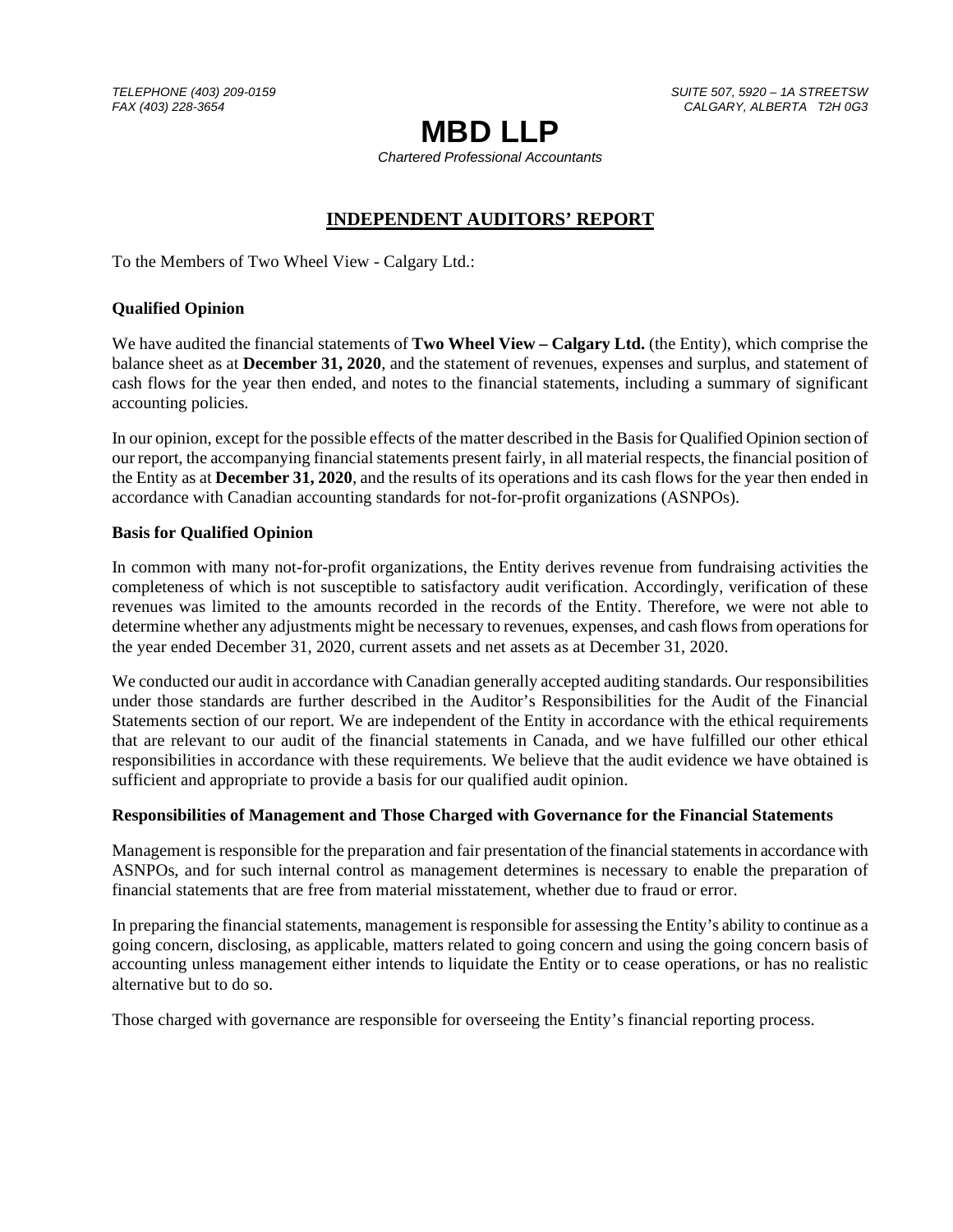#### **Auditor's Responsibilities for the Audit of the Financial Statements**

Our objectives are to obtain reasonable assurance about whether the financial statements as a whole are free from material misstatement, whether due to fraud or error, and to issue an auditor's report that includes our opinion. Reasonable assurance is a high level of assurance, but is not a guarantee that an audit conducted in accordance with Canadian generally accepted auditing standards will always detect a material misstatement when it exists. Misstatements can arise from fraud or error and are considered material if, individually or in the aggregate, they could reasonably be expected to influence the economic decisions of users taken on the basis of these financial statements.

As part of an audit in accordance with Canadian generally accepted auditing standards, we exercise professional judgment and maintain professional skepticism throughout the audit. We also:

- Identify and assess the risks of material misstatement of the financial statements, whether due to fraud or error, design and perform audit procedures responsive to those risks, and obtain audit evidence that is sufficient and appropriate to provide a basis for our opinion. The risk of not detecting a material misstatement resulting from fraud is higher than for one resulting from error, as fraud may involve collusion, forgery, intentional omissions, misrepresentations, or the override of internal control.
- Obtain an understanding of internal control relevant to the audit in order to design audit procedures that are appropriate in the circumstances, but not for the purpose of expressing an opinion on the effectiveness of the Entity's internal control.
- Evaluate the appropriateness of accounting policies used and the reasonableness of accounting estimates and related disclosures made by management.
- Conclude on the appropriateness of management's use of the going concern basis of accounting and, based on the audit evidence obtained, whether a material uncertainty exists related to events or conditions that may cast significant doubt on the Entity's ability to continue as a going concern. If we conclude that a material uncertainty exists, we are required to draw attention in our auditor's report to the related disclosures in the financial statements or, if such disclosures are inadequate, to modify our opinion. Our conclusions are based on the audit evidence obtained up to the date of our auditor's report. However, future events or conditions may cause the Entity to cease to continue as a going concern.
- Evaluate the overall presentation, structure and content of the financial statements, including the disclosures, and whether the financial statements represent the underlying transactions and events in a manner that achieves fair presentation.

We communicate with those charged with governance regarding, among other matters, the planned scope and timing of the audit and significant audit findings, including any significant deficiencies in internal control that we identify during our audit.

March 17, 2021 **MBD LLP** Calgary, Alberta *Chartered Professional Accountants*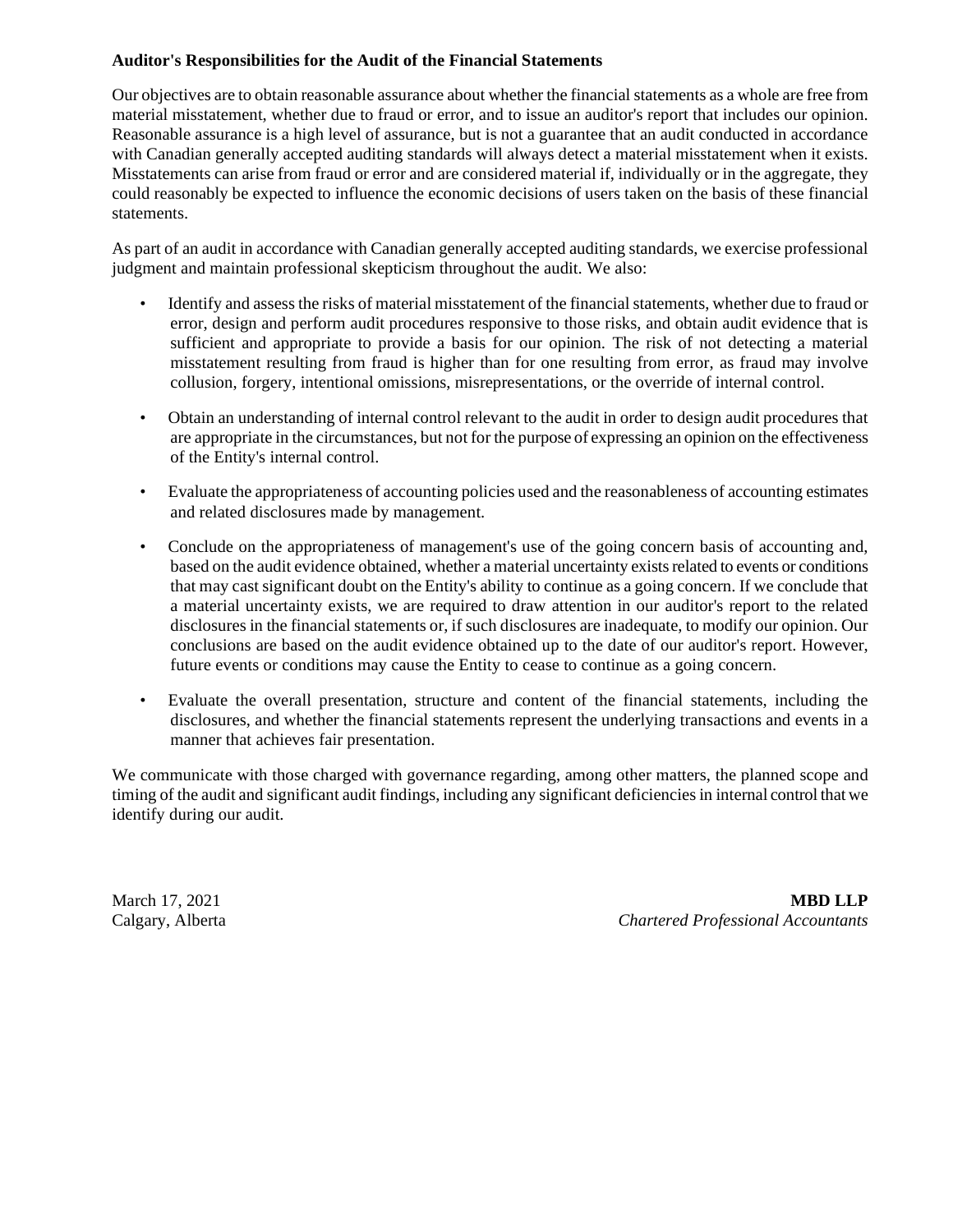## **BALANCE SHEET**

|                                          |               | December 31,            |
|------------------------------------------|---------------|-------------------------|
|                                          | 2020          | 2019                    |
|                                          |               | (Restated – Note 9)     |
| <b>ASSETS</b>                            |               |                         |
| Current assets:                          |               |                         |
| Cash & cash equivalents                  | \$<br>588,322 | $\mathbb{S}$<br>453,745 |
| Accounts receivable                      |               | 2,131                   |
| Goods and services tax recoverable       | 4,135         | 4,926                   |
| Prepaid expenses                         | 12,772        | 11,117                  |
| Inventory supplies, in kind contribution | 15,000        | 15,000                  |
|                                          | 620,229       | 486,919                 |
| Property and equipment (Note 3)          | 33,679        | 25,166                  |
|                                          | \$<br>653,908 | 512,085                 |
| <b>LIABILITIES</b>                       |               |                         |
| Current liabilities:                     |               |                         |
| Accounts payable and accrued liabilities | \$<br>4,838   | \$<br>8,344             |
| Deferred revenue                         | 64,471        | 22,973                  |
|                                          | 69,309        | 31,317                  |
| Deferred capital contributions           | 14,878        | 19,439                  |
| <b>SURPLUS OF NET ASSETS (NOTE 8)</b>    |               |                         |
| Invested in property and equipment       | 23,619        | 15,189                  |
| Unrestricted                             | 546,102       | 446,140                 |
|                                          | 569,721       | 461,329                 |
|                                          | 653,908       | 512,085                 |
|                                          |               |                         |

Approved on behalf of the Board:

*Cavid YVYULE* , Director

hercion mcDonough Reserves Reserves , Director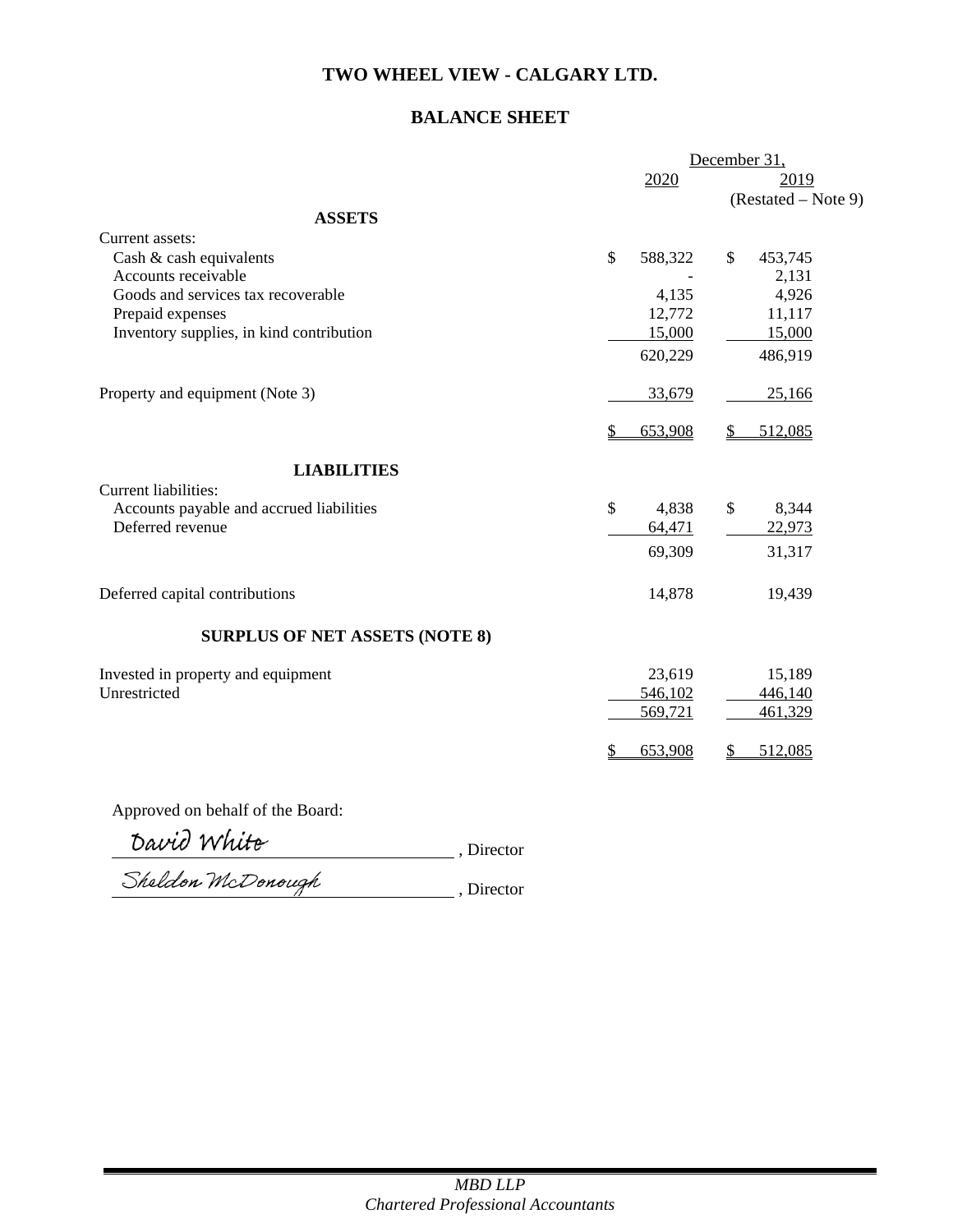## **STATEMENT OF REVENUES, EXPENSES AND SURPLUS**

|                                                                  |               | Year Ended  |                       |  |
|------------------------------------------------------------------|---------------|-------------|-----------------------|--|
|                                                                  |               | December 31 |                       |  |
|                                                                  | 2020          |             | 2019                  |  |
|                                                                  |               |             | $(Restated - Note 9)$ |  |
| Revenue:                                                         |               |             |                       |  |
| Family and Community Support Services (City of Calgary) (Note 6) | \$<br>339,456 | \$          | 365,627               |  |
| Donations                                                        | 106,702       |             | 196,933               |  |
| Program fee, interest and other                                  | 84,657        |             | 123,348               |  |
| Foundation and trust grants                                      | 5,500         |             | 35,200                |  |
| In kind donations - goods and other services                     | 600           |             | 25,141                |  |
| Government grants & subsidies                                    | 163,644       |             | 75,277                |  |
| Fundraising events & miscellaneous revenue                       | 950           |             | 7,054                 |  |
| Deferred contributions                                           | 4,562         |             | 2,167                 |  |
|                                                                  | 706,071       |             | 830,747               |  |
| Expenses:                                                        |               |             |                       |  |
| Salaries, wages and other remuneration                           | 405,160       |             | 384,128               |  |
| Direct costs                                                     | 57,121        |             | 185,124               |  |
| Rental                                                           | 79,808        |             | 76,710                |  |
| Office and other                                                 | 31,494        |             | 20,825                |  |
| Travel and meeting                                               | 12,644        |             | 13,155                |  |
| In kind donations – goods and other services                     | 475           |             | 7,887                 |  |
| Other program costs                                              | 1,796         |             | 3,804                 |  |
| Amortization                                                     | 5,821         |             | 3,973                 |  |
| Professional and consulting fees                                 | 3,360         |             | 3,360                 |  |
|                                                                  | 597,679       |             | 698,966               |  |
| Excess of revenue over expenses for the year                     | 108,392       |             | 131,781               |  |
| Surplus in net assets, beginning of year                         | 461,329       |             | 329,548               |  |
| Surplus of net assets, end of year                               | \$<br>569,721 | \$          | 461,329               |  |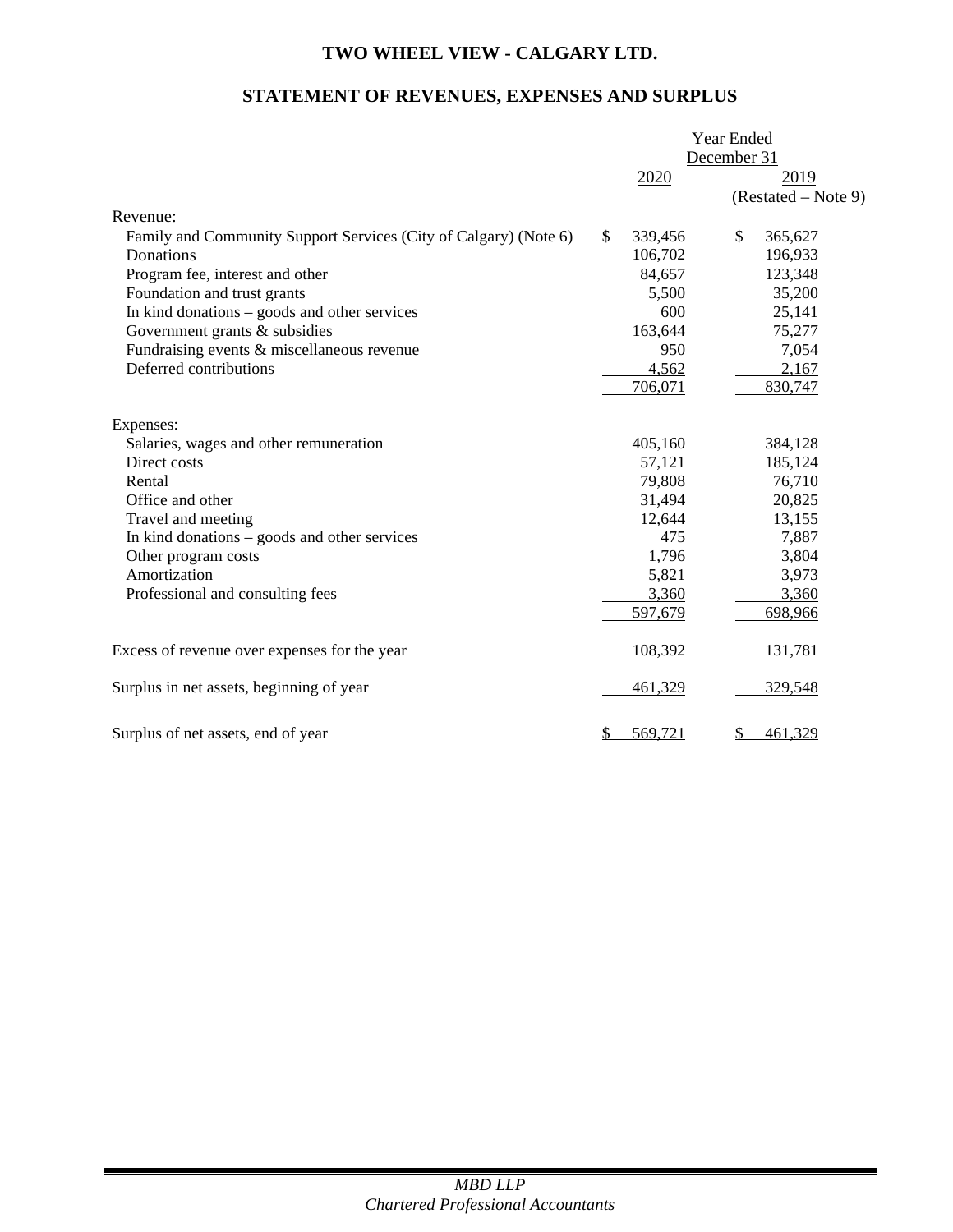## **STATEMENT OF CASH FLOWS**

|                                               |             | Year Ended |                     |  |  |  |
|-----------------------------------------------|-------------|------------|---------------------|--|--|--|
|                                               | December 31 |            |                     |  |  |  |
|                                               |             | 2019       |                     |  |  |  |
|                                               |             |            | (Restated – Note 9) |  |  |  |
| Cash provided by operating activities:        |             |            |                     |  |  |  |
| Excess of revenues over expenses for the year | \$          | 108,392    | \$<br>131,781       |  |  |  |
| Add non-cash items:                           |             |            |                     |  |  |  |
| Amortization                                  |             | 5,821      | 3,973               |  |  |  |
| Deferred contributions recognized             |             | (4, 562)   | (2,167)             |  |  |  |
| Change in non-cash working capital (Note 4)   |             | (2,239)    | 22,789              |  |  |  |
|                                               |             | 107,412    | 156,376             |  |  |  |
| Cash used in investing:                       |             |            |                     |  |  |  |
| Purchase of property and equipment            |             | (22, 849)  | (2,325)             |  |  |  |
| Disposition of property and equipment         |             | 8,516      |                     |  |  |  |
|                                               |             | (14, 333)  | (2,325)             |  |  |  |
| Cash used in financing:                       |             |            |                     |  |  |  |
| (Decrease) increase in deferred revenue       |             | 41,498     | (34, 774)           |  |  |  |
|                                               |             |            |                     |  |  |  |
| Increase in cash                              |             | 134,577    | 119,277             |  |  |  |
| Cash $\&$ cash equivalents, beginning of year |             | 453,745    | 334,468             |  |  |  |
| Cash & cash equivalents, end of year          |             | 588,322    | 453,745             |  |  |  |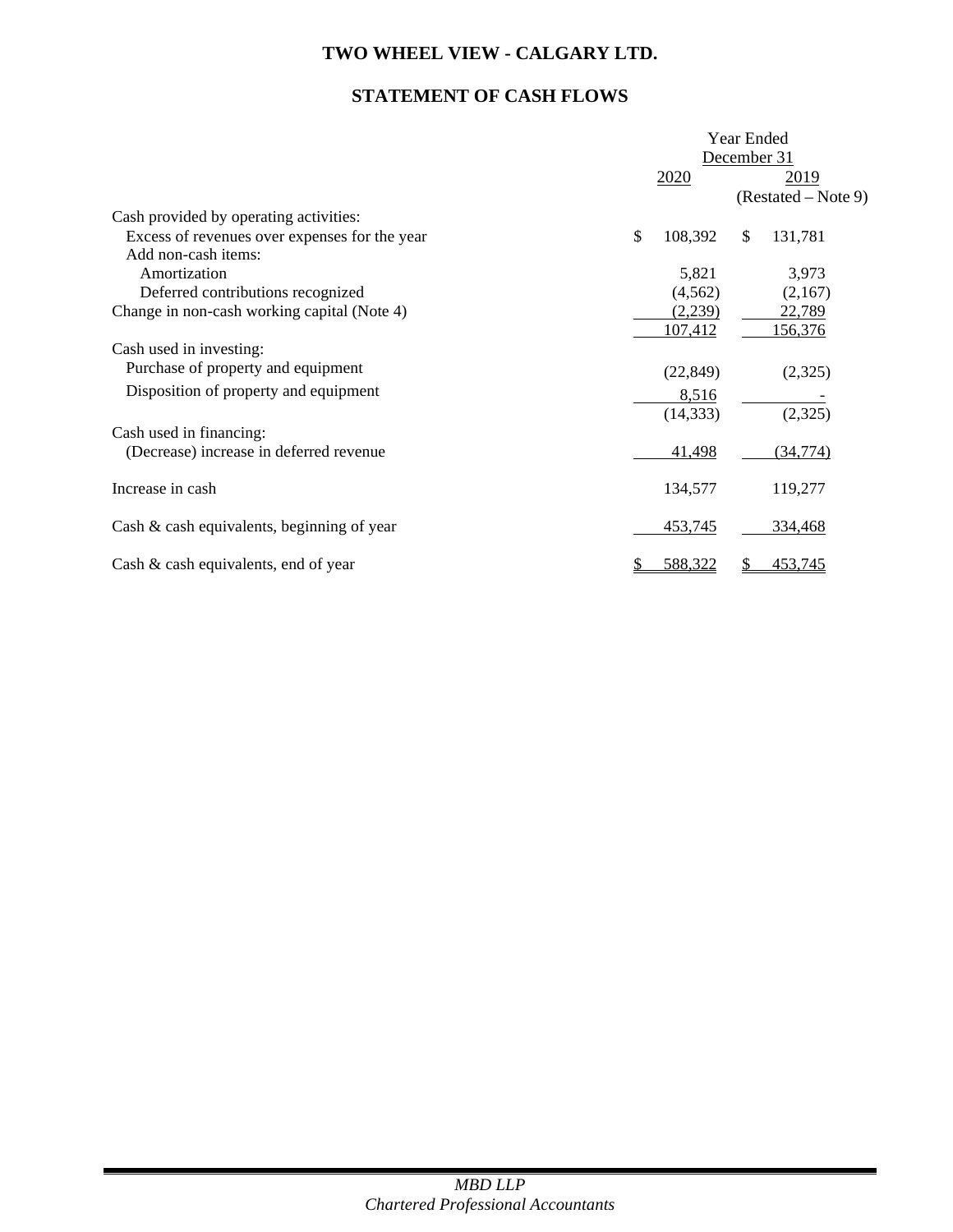## **NOTES TO FINANCIAL STATEMENTS**

## **DECEMBER 31, 2020**

#### **1. Operations**

Two Wheel View - Calgary Ltd. was incorporated under the Alberta Companies Act on August 29, 2005 as a non-profit organization. The Entity has tax-exempt status as a registered charity under paragraph 149(1(f) of the Income Tax Act. The objectives of the Entity are without purpose of gain and include the following:

- (a) To educate youth on the environment and local culture of areas in Canada and abroad through their participation in educational bicycle trips.
- (b) To do all things incidental and ancillary to the attainment of the above objectives.

Specific projects include Earn-a-Bike, Growth & Prosper, and local expeditions.

#### **2. Significant Accounting Policies**

(a) Inventory

Inventory represents in kind donations of bicycles valued at their estimated net realizable value by management. No conditions exist that indicate impairment is required.

(b) Revenue recognition:

The Entity follows the deferral method of accounting for contributions. Restricted contributions are recognized as revenue in the year in which the related expenses are incurred. Unrestricted contributions are recognized as revenue when received or receivable if the amount to be received can be reasonably estimated and collection is reasonably assured. Program fees are recognized in revenue once the program events are held. Fundraising revenues are recognized in revenue when proceeds are received, and the fundraising event has been completed. Interest and miscellaneous revenue is recognized in the year it is earned.

(c) Deferred revenue

Deferred revenue represents funds advanced for programs to be carried out in future periods.

(d) Property, plant and equipment

All property, plant and equipment purchased, are recorded at cost. Donated property plant and equipment are recorded at the estimated fair value at the date the contribution is received. These assets are depreciated over their estimated useful life. Amortization is charged on an annual basis using the declining balance method over their estimated useful life as follows:

| Automotive      | 30% |
|-----------------|-----|
| <b>Bicycles</b> | 30% |
| <b>Tools</b>    | 20% |
| Old computers   | 45% |
| New computers   | 55% |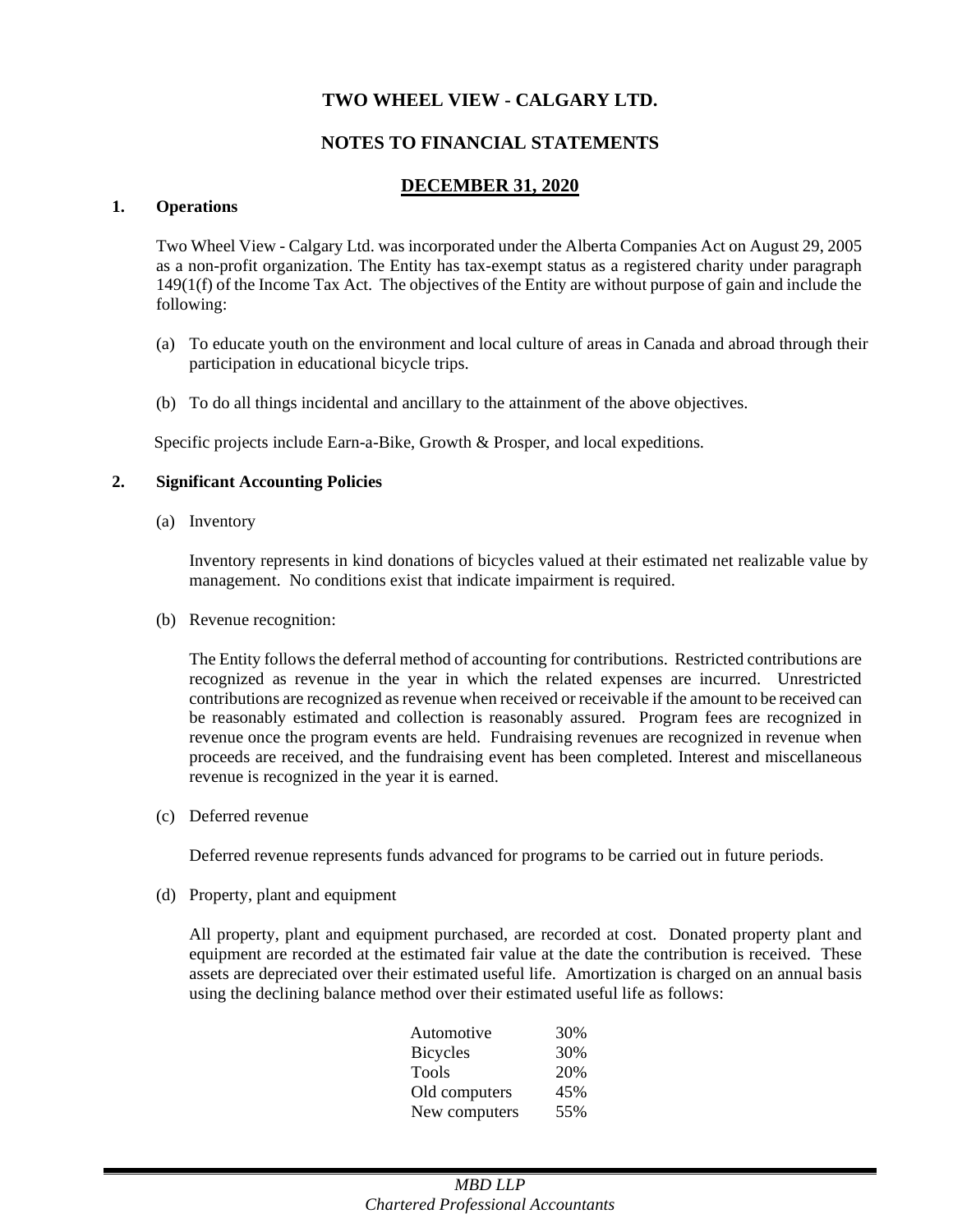#### **2. Significant Accounting Policies (***continued)*

(e) In-kind donations

Donated assets and services are recorded when they would have otherwise been purchased and fair market value can be reasonably estimated. These items are recorded in revenue and expenses at the estimated fair value at the date the assets were received, or services rendered and when they are considered to be earned.

(f) Deferred capital contributions

Contributions provided or allocated for the purposes of acquiring property and equipment are recognized as revenues on the same basis as the related property and equipment is amortized.

(g) Financial instrument measurement

The Entity initially measures its financial assets and financial liabilities at fair value. It subsequently measures all its financial assets and financial liabilities at amortized cost.

Financial assets subsequently measured at amortized cost include cash, term deposits, accounts receivable, and prepaid expenses. Financial liabilities measured at amortized cost includes accounts payable and accrued liabilities.

(h) Measurement uncertainty

The preparation of the financial statements in accordance with Canadian Accounting Principles for Not-for-Profit Organizations requires management to make estimates and assumptions that affect the reported amounts of assets and liabilities at the date of the financial statements and the reported amounts of revenue and expenses during the reporting period. Specifically, some in kind donations, including inventory, are recorded at fair market value using estimates prepared by management. Actual results could differ from and affect the results reported in these financial statements.

## **3. Property and Equipment**

|                       |    |        |  | Accumulated  | Net Book Value |             |    |        |  |
|-----------------------|----|--------|--|--------------|----------------|-------------|----|--------|--|
|                       |    | Cost   |  | Amortization |                | December 31 |    |        |  |
|                       |    |        |  |              |                | 2020        |    | 2019   |  |
| Automotive            | \$ | 38,780 |  | 15,766       | \$             | 23,014      | \$ | 19,509 |  |
| <b>Bicycles</b>       |    | 20,538 |  | 18,179       |                | 2,359       |    | 1,427  |  |
| Tools                 |    | 5,374  |  | 3,392        |                | 1,982       |    | 2,477  |  |
| Computers & Equipment |    | 12,577 |  | 6,253        |                | 6,324       |    | 1,753  |  |
|                       |    | 7.269  |  | 43,590       |                | 33,679      |    | 25,166 |  |

Bicycles reported in property and equipment above are fleet bicycles used for trips. Bicycles reported in inventory, not included in the balance above, are those donated to the Entity for program use.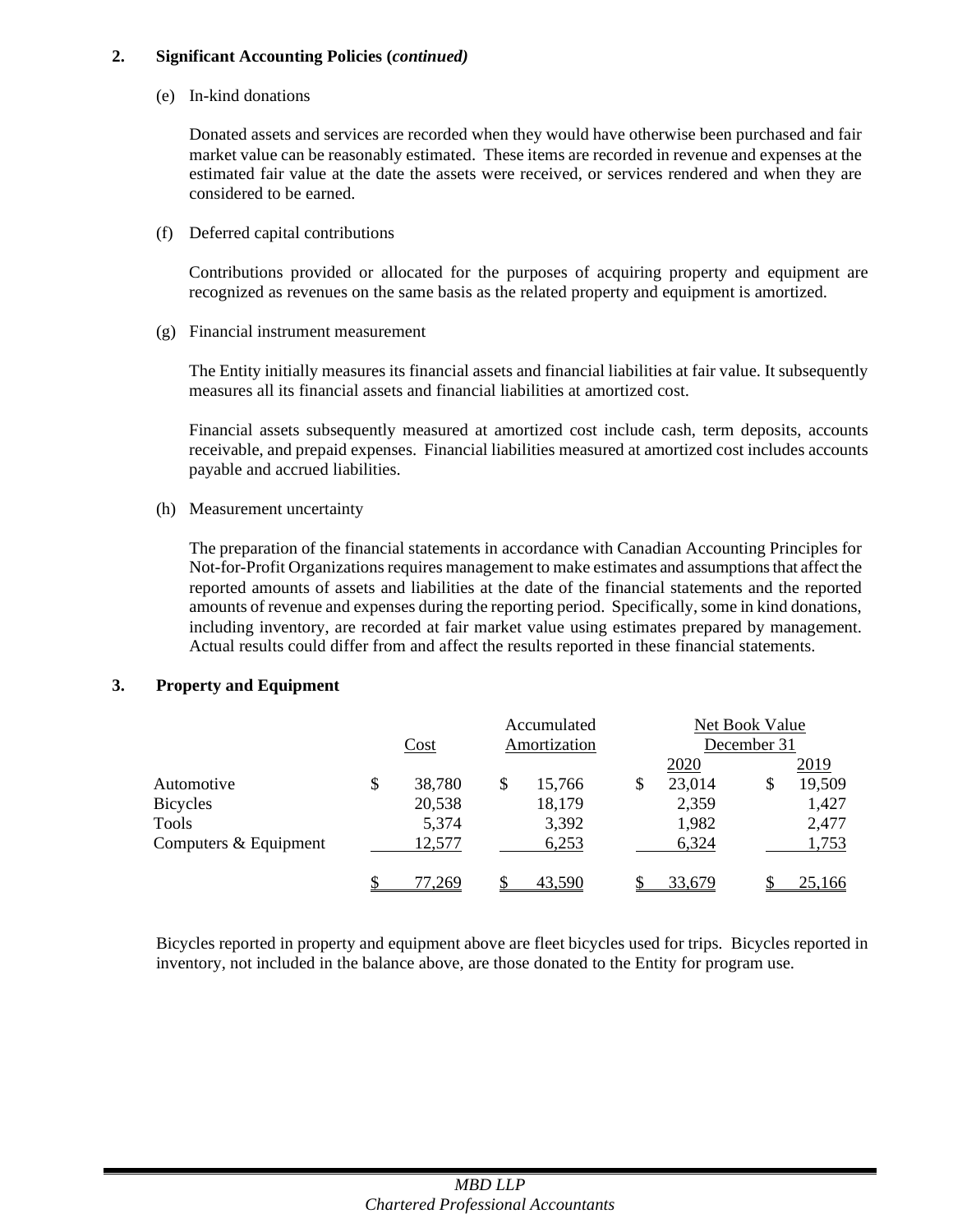## **4. Net Change in Non-Cash Working Capital**

|                                          |    | December 31   |    |               |
|------------------------------------------|----|---------------|----|---------------|
|                                          |    | 2020          |    | 2019          |
| Accounts receivable                      | \$ | 2,131         | \$ | (1,821)       |
| Goods and services tax payable           |    | 791           |    | 1,471         |
| Prepaid expenses                         |    | (1,655)       |    | 436           |
| Inventory                                |    |               |    | 23,736        |
| Accounts payable and accrued liabilities |    | (3,506)       |    | (1,033)       |
|                                          |    | <u>(2,239</u> |    | <u>22.789</u> |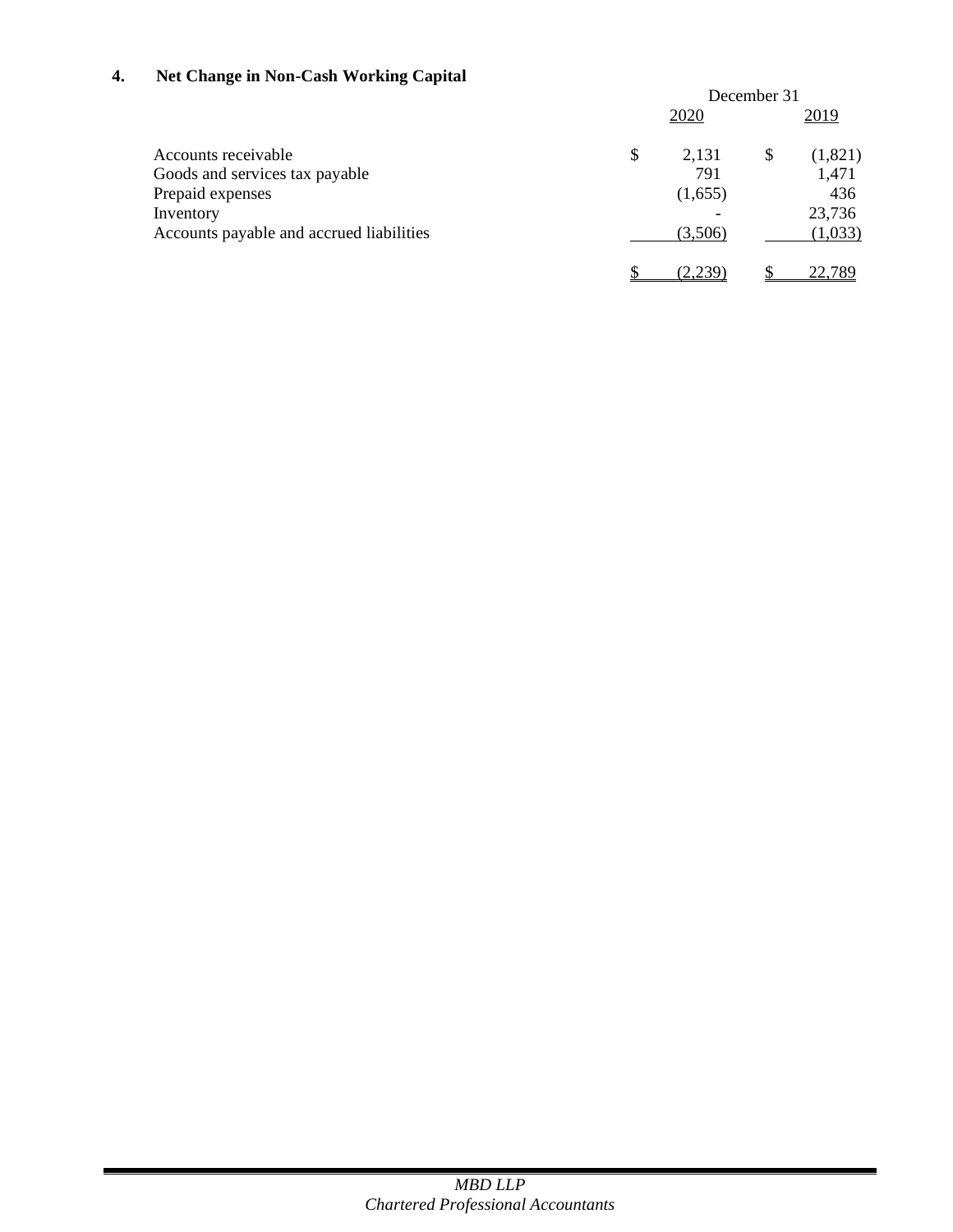#### **5. Lease commitments**

Management signed a five-year lease for office space for the term February 1, 2017 to January 31, 2022. Obligations with respect to this lease are as follows:

| 2021 | \$<br>45,647 |
|------|--------------|
| 2022 | 3,827        |
|      | 49.474       |

## **6. Family and Community Support Services (The City of Calgary)**

|                                                                |   |           | December 31 |             |
|----------------------------------------------------------------|---|-----------|-------------|-------------|
|                                                                |   | 2020      |             | 2019        |
|                                                                |   |           |             | (Restated – |
|                                                                |   |           |             | Note $9$ )  |
| Total funds received for Earn-A-Bike CAS Program               | S | 263,027   | S           | 263,027     |
| Total funds received for Capacity Building Fund Program        |   |           |             | 9,500       |
| Total funds received for Crime Prevention & Investment Program |   | 97,000    |             | 97,000      |
| Prior year deferred amounts realized                           |   | 3,900     |             |             |
| Amount deferred for future period                              |   | (24, 471) |             | (3,900)     |
| Total revenue earned per the financial statements              |   | 339,456   |             | 365,627     |

#### **7. Financial Instruments**

(a) Fair values

The carrying value of the Entity's financial instruments including cash, accounts receivable, accounts payable, accrued liabilities and deferred revenue approximate their fair value due to their short-term nature or existing terms similar to those that could be obtained currently.

(b) Credit risk

Account's receivables are with known and reliable sources, and are subject to normal credit risks.

(c) Interest rate risk

The Entity is not subject to significant interest rate risk as it does not currently carry significant liabilities subject to interest.